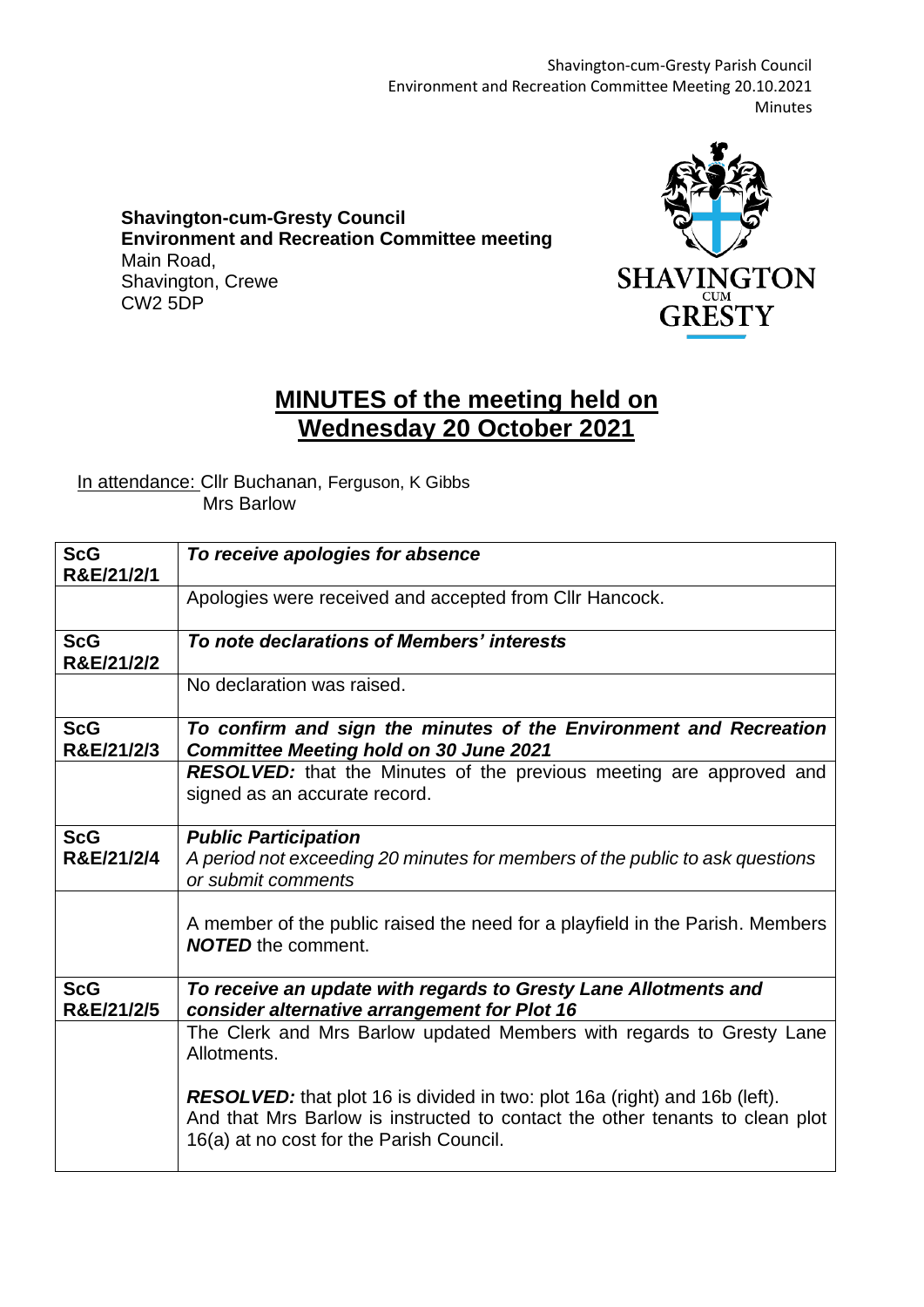| <b>ScG</b><br>R&E/21/2/6 | To receive and consider an update with regards to the Vine Tree play<br>area and ASB issue                                                                                                                                                                                                                                                                                                                                                                                                                                                                                                                                                                                                                                                                                                                                                                                                                                                                                                 |
|--------------------------|--------------------------------------------------------------------------------------------------------------------------------------------------------------------------------------------------------------------------------------------------------------------------------------------------------------------------------------------------------------------------------------------------------------------------------------------------------------------------------------------------------------------------------------------------------------------------------------------------------------------------------------------------------------------------------------------------------------------------------------------------------------------------------------------------------------------------------------------------------------------------------------------------------------------------------------------------------------------------------------------|
|                          |                                                                                                                                                                                                                                                                                                                                                                                                                                                                                                                                                                                                                                                                                                                                                                                                                                                                                                                                                                                            |
|                          | The Clerk and Cllr Ferguson briefed Members with regards to Vine Tree play<br>area.                                                                                                                                                                                                                                                                                                                                                                                                                                                                                                                                                                                                                                                                                                                                                                                                                                                                                                        |
|                          | Members <b>NOTED</b> the update.                                                                                                                                                                                                                                                                                                                                                                                                                                                                                                                                                                                                                                                                                                                                                                                                                                                                                                                                                           |
|                          | <b>RESOLVED:</b> that due to ongoing ABS issues in the area, the current<br>arrangements to close the play area at night-time are kept, and will be reviewed<br>on the January meeting.                                                                                                                                                                                                                                                                                                                                                                                                                                                                                                                                                                                                                                                                                                                                                                                                    |
|                          | The play will be closed every night at 6pm with the help of a volunteer.                                                                                                                                                                                                                                                                                                                                                                                                                                                                                                                                                                                                                                                                                                                                                                                                                                                                                                                   |
| <b>ScG</b><br>R&E/21/2/7 | To consider a Commemorative Bench sponsorship agreement and to<br>note an update with regards to the Commemorative Bench Trail                                                                                                                                                                                                                                                                                                                                                                                                                                                                                                                                                                                                                                                                                                                                                                                                                                                             |
|                          | Members <b>NOTED</b> the report.                                                                                                                                                                                                                                                                                                                                                                                                                                                                                                                                                                                                                                                                                                                                                                                                                                                                                                                                                           |
|                          | <b>RESOLVED:</b> that the Commemorative Bench Sponsorship agreement is<br>approved and recommended to Full Council subject to the following<br>amendments:                                                                                                                                                                                                                                                                                                                                                                                                                                                                                                                                                                                                                                                                                                                                                                                                                                 |
|                          | Item 1 amended as follow "1. Bench sponsorship is for a period of 10<br>$\blacksquare$<br>years from the day payment is received either for the refurbishment of<br>an existing bench, or provision of a new bench. The estimated lifespan<br>of commemorative benches is 10 years, but as benches are kept outside<br>this cannot be guaranteed. If after 10 years a commemorative bench is<br>deemed to be in a good state of repair, it may remain in position at the<br>discretion of the Parish Council until it becomes beyond repair when it<br>will be removed from the position. Any plaques will be removed and<br>returned to Shavington-cum-Gresty Parish Council who will contact the<br>sponsor to enquire if they wish for the plaque to be returned to them. "<br>Item 3 amended as follow "The amount of the sponsorship might vary<br>and will depend on the market price of the bench, and will cover the cost<br>of purchase, delivery and installation of the bench." |
|                          | Item 7 amended as follow "7. The bench will be placed in the desired<br>area on delivery, but it could be moved and therefore its location cannot<br>be guaranteed. The Parish Council cannot take responsibility for this<br>movement and if the benches are moved, Council staff may not be able<br>to search for or locate them.                                                                                                                                                                                                                                                                                                                                                                                                                                                                                                                                                                                                                                                        |
| <b>ScG</b>               | To note an update with regards to ground maintenance works done in                                                                                                                                                                                                                                                                                                                                                                                                                                                                                                                                                                                                                                                                                                                                                                                                                                                                                                                         |
| R&E/21/2/8               | <b>Vine Tree and Village Hall Memorial Garden</b><br>Clerk briefed Members with regards to the item.                                                                                                                                                                                                                                                                                                                                                                                                                                                                                                                                                                                                                                                                                                                                                                                                                                                                                       |
|                          |                                                                                                                                                                                                                                                                                                                                                                                                                                                                                                                                                                                                                                                                                                                                                                                                                                                                                                                                                                                            |
|                          | Members <b>NOTED</b> the update.                                                                                                                                                                                                                                                                                                                                                                                                                                                                                                                                                                                                                                                                                                                                                                                                                                                                                                                                                           |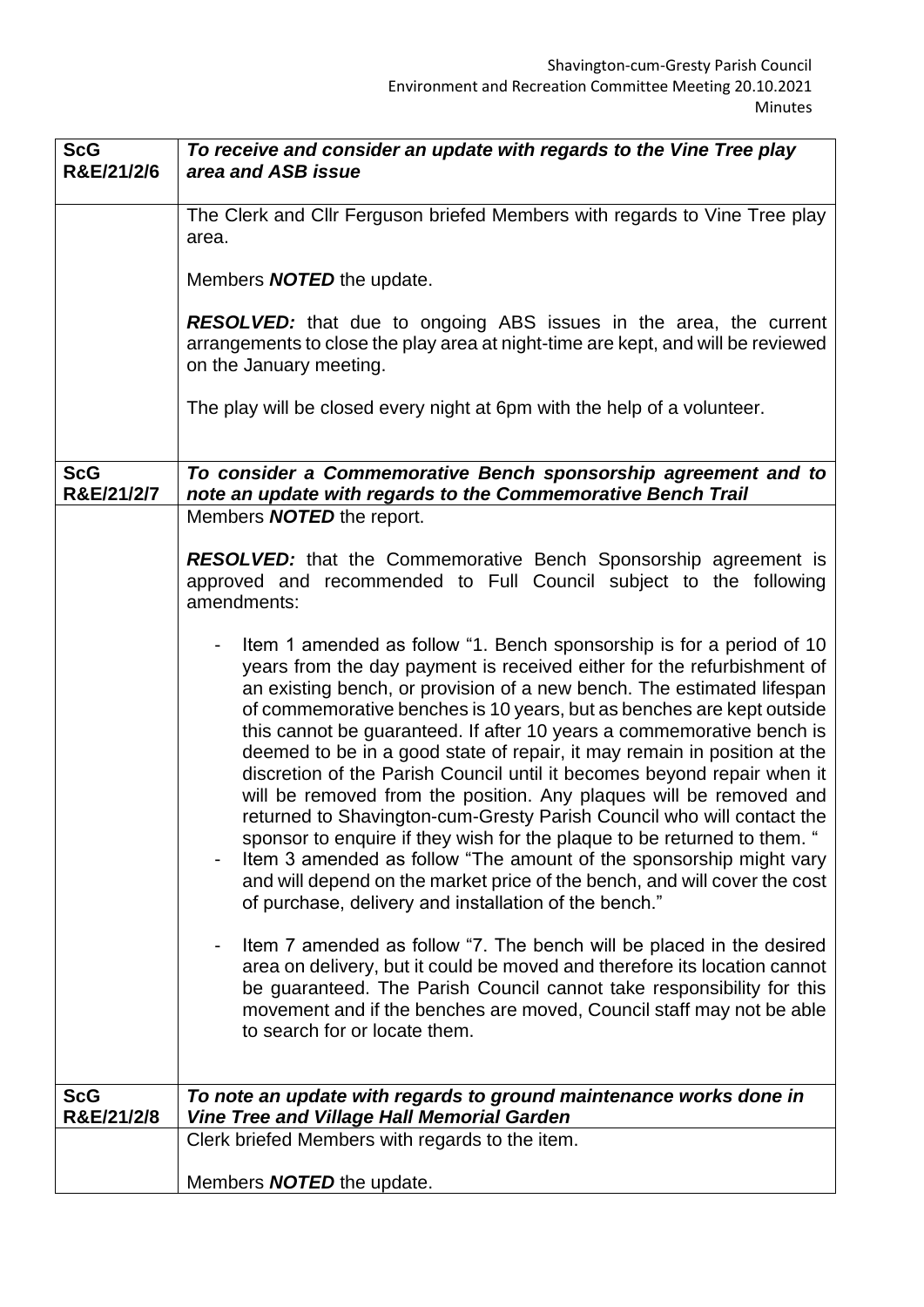| <b>ScG</b>  | To consider proposals for an interim contract for the ground                          |
|-------------|---------------------------------------------------------------------------------------|
| R&E/21/2/9  | maintenance service from November 2021 to March 2022                                  |
|             |                                                                                       |
|             | Clerk updated Members with regards to the item.                                       |
|             |                                                                                       |
|             | Members <b>NOTED</b> the update.                                                      |
|             |                                                                                       |
|             | <b>RESOLVED:</b> that the Clerk is instructed to request more quotes                  |
|             |                                                                                       |
| <b>ScG</b>  | To consider proposal for a regular ground maintenance service for                     |
| R&E/21/2/10 | 2022/23                                                                               |
|             | Members <b>NOTED</b> the update.                                                      |
|             |                                                                                       |
|             | <b>RESOLVED:</b> that the Clerk is instructed to request more quotes for the service. |
|             | And that the job specs are reviewed and proportioned by either location or job        |
|             | type                                                                                  |
|             |                                                                                       |
| <b>ScG</b>  | To note an update with regards to the HS2 Community grant scheme                      |
| R&E/21/2/11 |                                                                                       |
|             | Members <b>NOTED</b> the report.                                                      |
|             |                                                                                       |
| <b>ScG</b>  | To consider an update with regards to the procurement process for the                 |
| R&E/21/2/12 | acquisition of recreational land                                                      |
|             | Members <b>NOTED</b> the report.                                                      |
|             |                                                                                       |
|             | <b>RESOLVED:</b> that the consultant is instructed to progress into stage 3           |
|             |                                                                                       |
|             | (technical constraint report) for site 5. That an informal negotiation is started     |
|             | with the landowner (with the caveat that a car access to the land should be           |
|             | included). And that the consultant is requested to provide a quote for the next       |
|             | step (such legal fees, and cost to enter into negotiation,)                           |
|             |                                                                                       |
| <b>ScG</b>  | To consider and inform the budget setting process for 2022/23 financial               |
| R&E/21/2/13 | year                                                                                  |
|             | Members <b>NOTED</b> the report.                                                      |
|             |                                                                                       |
|             | <b>RESOLVED:</b> that the draft budget is approved subject to the following           |
|             | amendments:                                                                           |
|             |                                                                                       |
|             | Ground maintenance £24,000                                                            |
|             |                                                                                       |
|             | <b>RESOLVED:</b> That the budget is recommended to Full Council.                      |
|             |                                                                                       |
| <b>ScG</b>  | To note the date of the next Environment and Recreation Meeting - 19                  |
| R&E/21/2/14 | January 2022                                                                          |
|             | Members <b>NOTED</b> the date of the next meeting.                                    |
|             |                                                                                       |